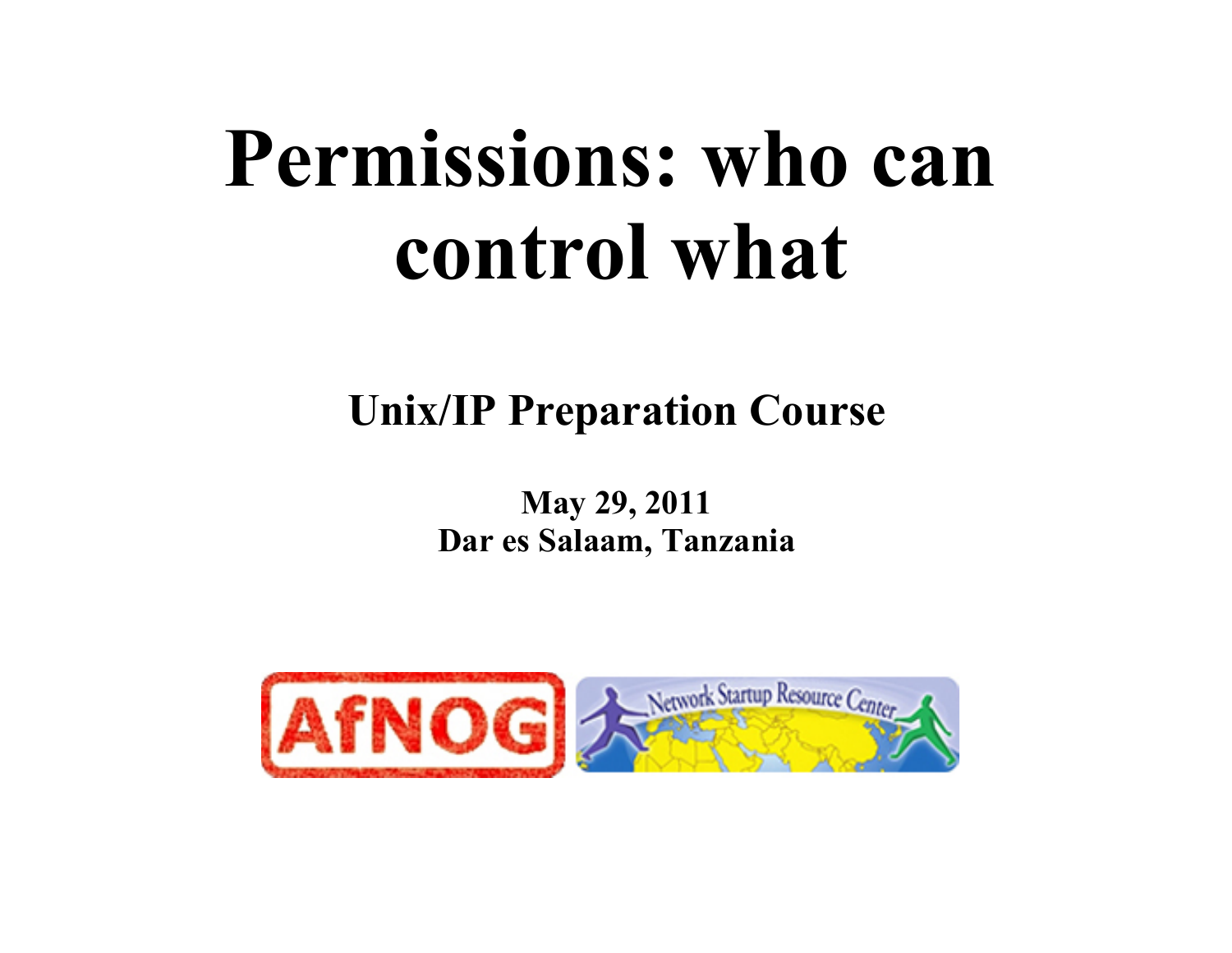### Goal

#### **Understand the following:**

- The Unix security model
- How a program is allowed to run
- Where user and group information is stored
- Details of file permissions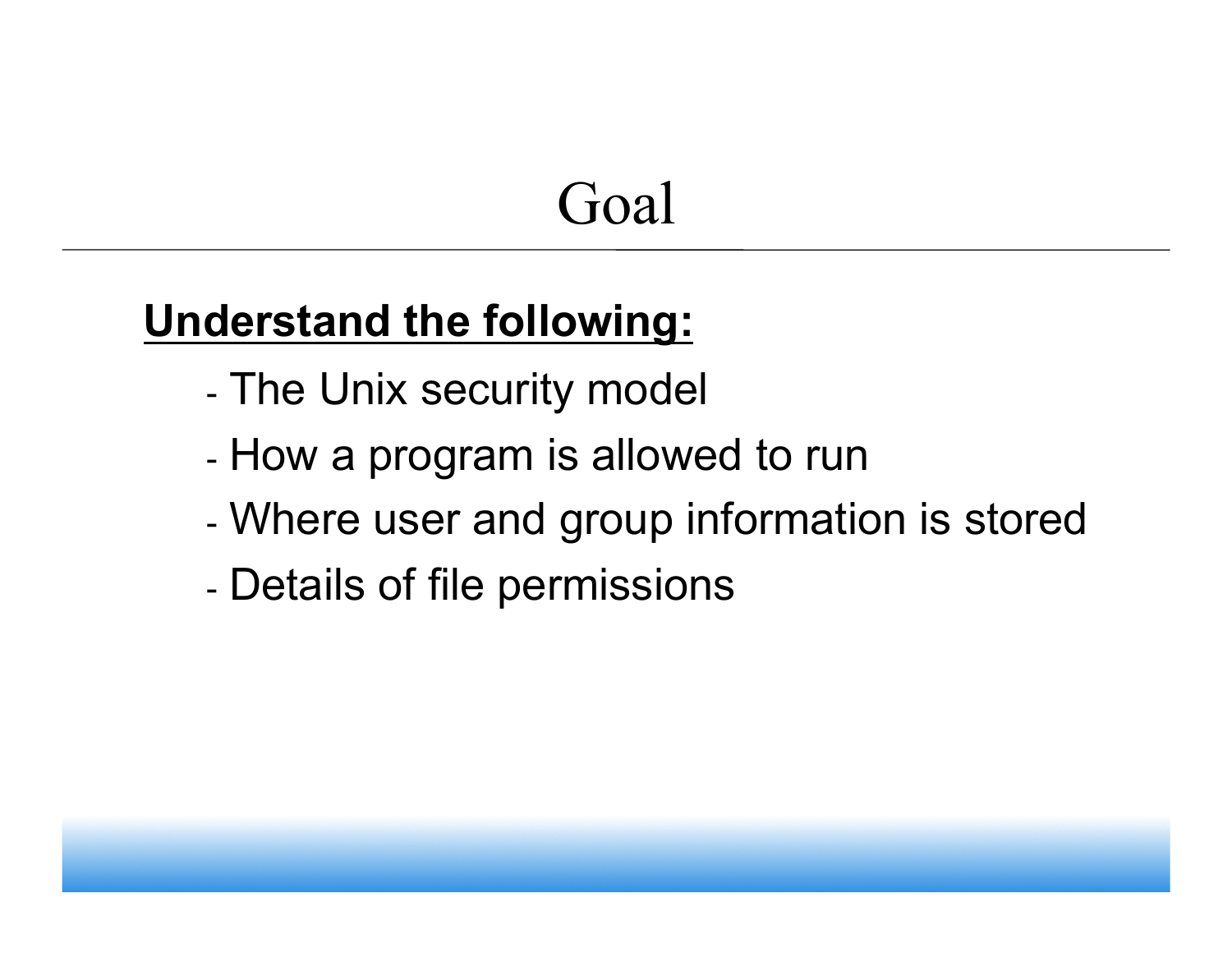#### Users and Groups

Unix understands Users and Groups

- A user can belong to several groups
- A file can belong to only one user and one group at a time
- A particular user, the superuser *"root"* has extra privileges (uid = "0" in /etc/passwd)
- Only root can change the ownership of a file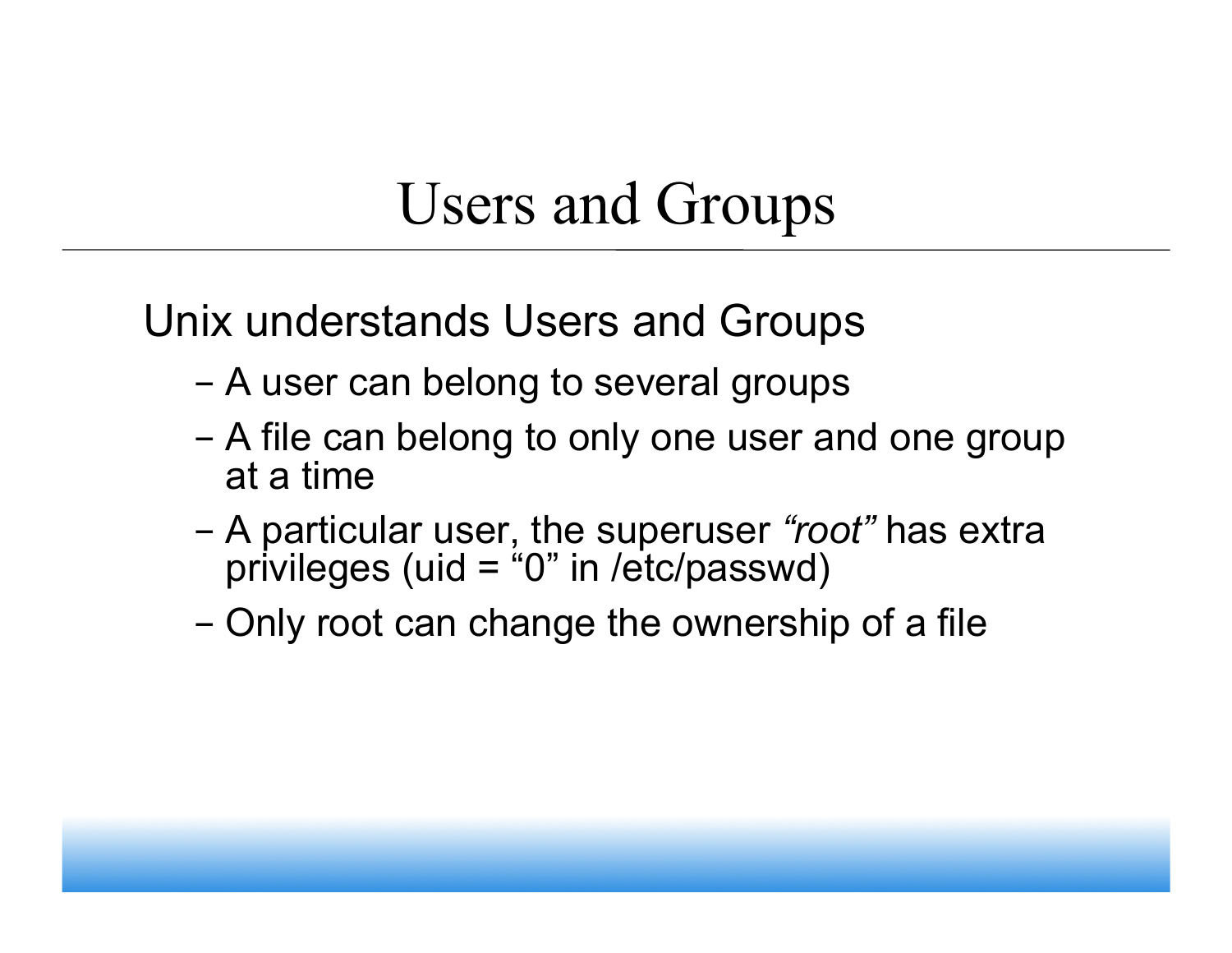## Users and Groups cont.

User information in /etc/passwd

- Password info is in /etc/master.passwd
- Group information is in /etc/group
- /etc/passwd and /etc/group divide data fields using ":"

/etc/passwd:

auser:\*:1000:1000:A. User:/home/user:/usr/local/bin/bash /etc/group:

users:\*:99:auser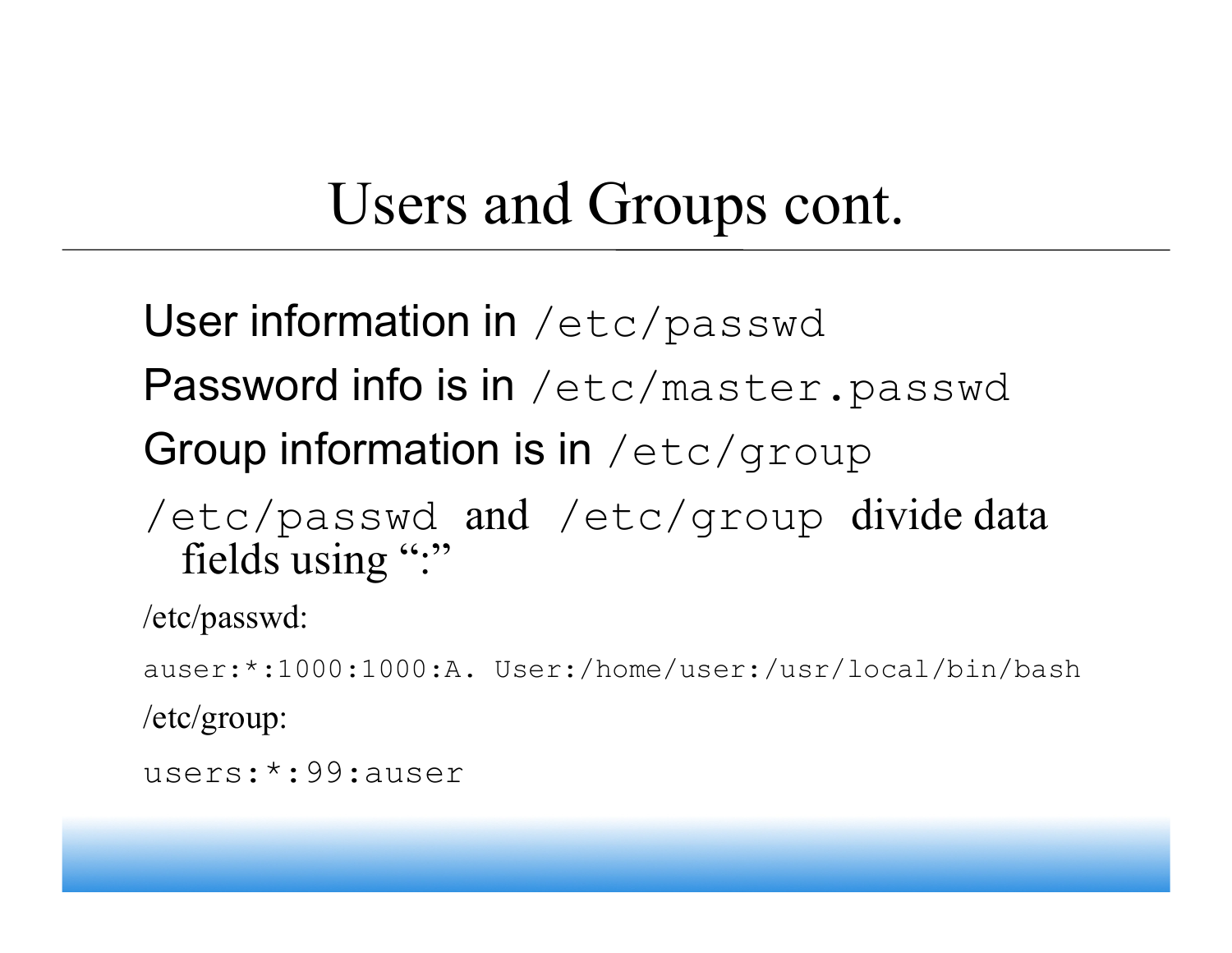## A program runs...

- A program may be run by a user, when the system starts or by another process.
- Before the program can execute the kernel inspects several things:
- Is the file containing the program accessible to the user or group of the process that wants to run it?
- Does the file containing the program permit execution by that user or group (or anybody)?
- In most cases, while executing, a program inherits the privileges of the user/process who started it.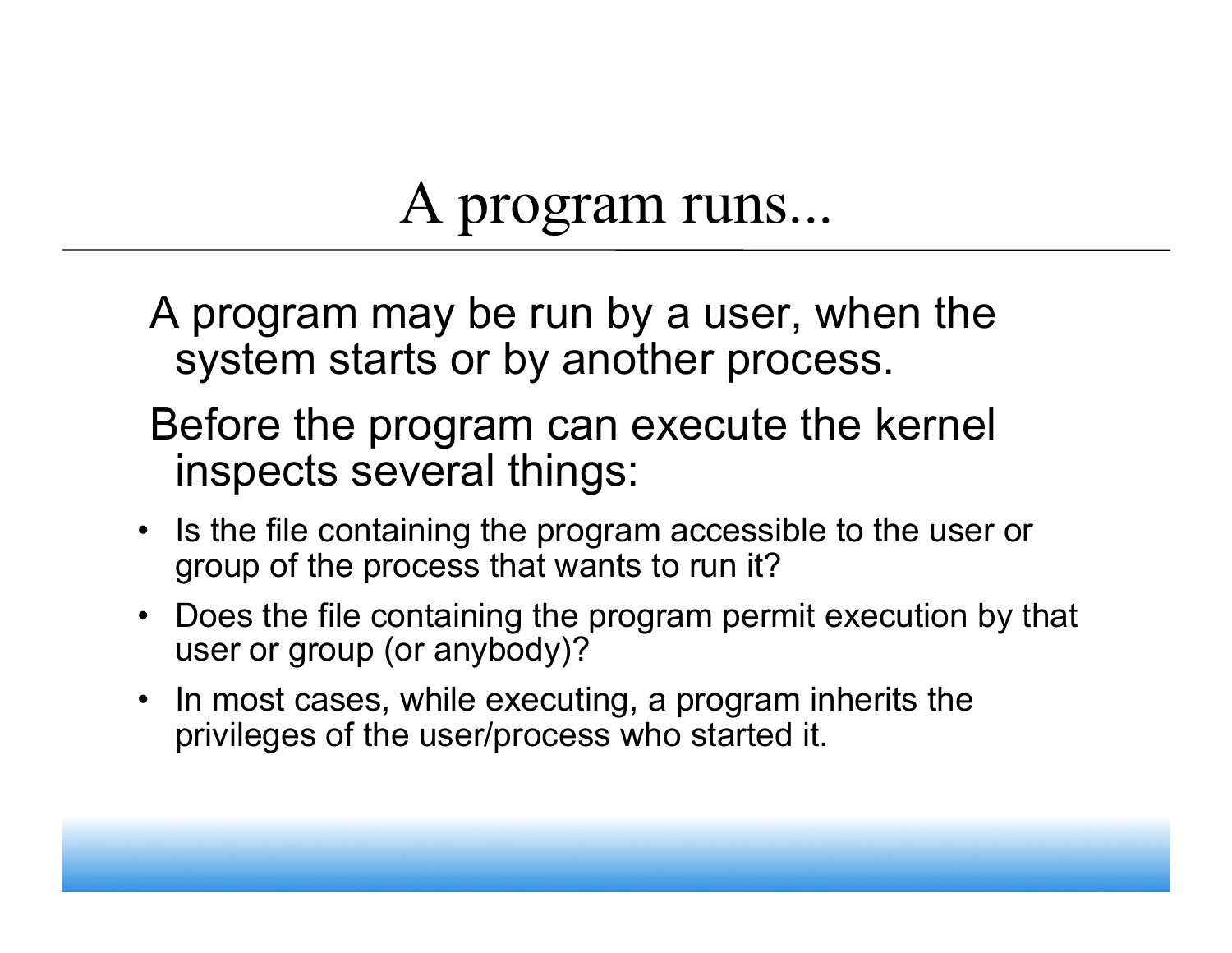## A program in detail

#### When we type:

ls -l /usr/bin/top We'll see:

-r-xr-xr-x 1 root wheel 46424 Nov 21 28 2009 /usr/bin/top

What does all this mean?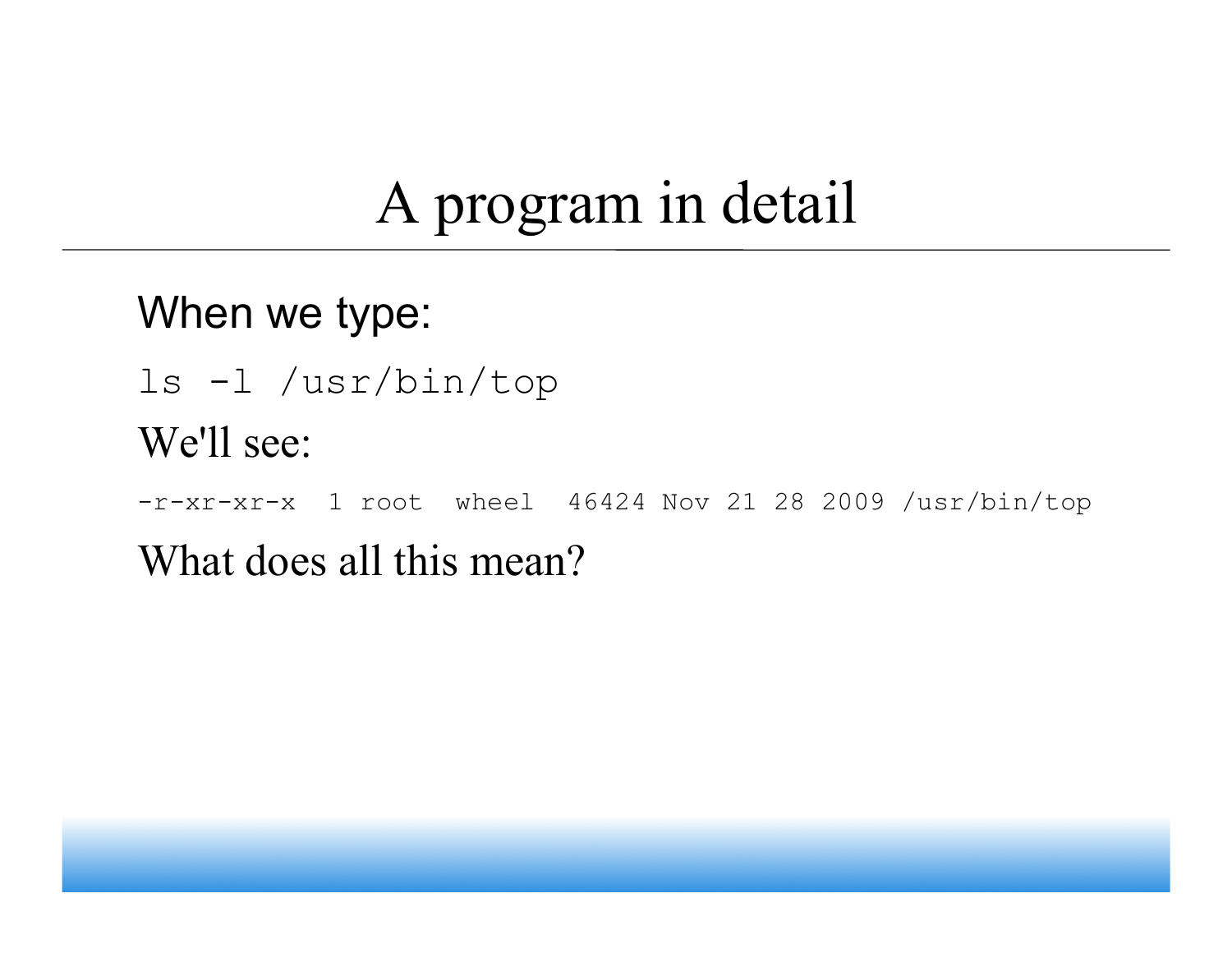

#### **Group**

The name of the group that has permissions in addition to the file's owner. **Owner** 

The name of the user who owns the file.

#### **File Permissions**

 A representation of the file's access permissions. The first character is the type of file. A "-" indicates a regular (ordinary) file. A "d" would indicate a directory. The second set of three characters represent the read, write, and execution rights of the file's owner. The next three represent the rights of the file's group, and the final three represent the rights granted to everybody else.

(Example modified from **http://www.linuxcommand.org/lts0030.php**)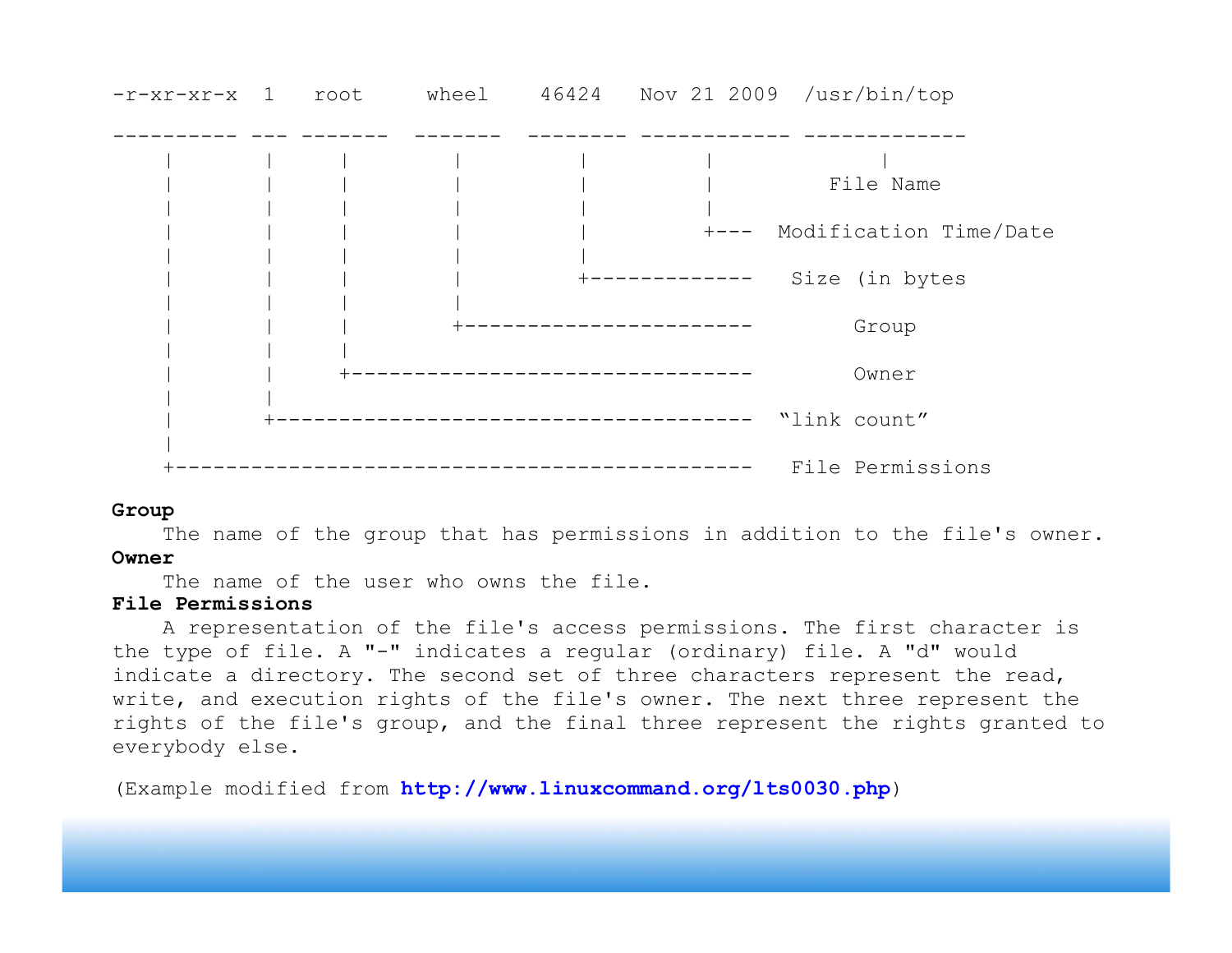## Access rights

- Files are owned by a *user* and a *group* (ownership)
- Files have permissions for the user, the group, and *other*
- "*other"* permission is often referred to as "world"
- The permissions are *Read, Write* and *Execute* (R, W, X)
- The user who owns a file is always allowed to change its permissions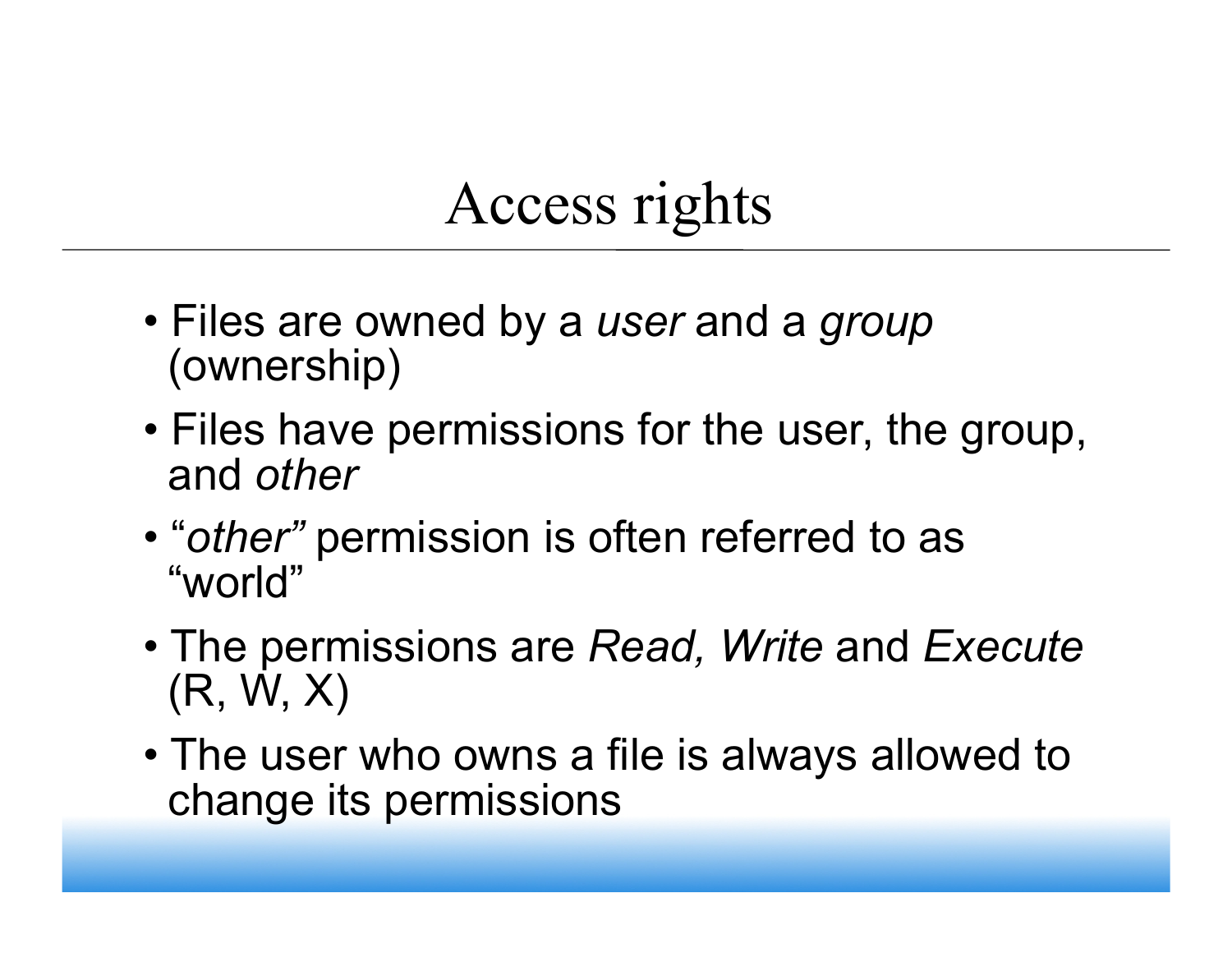## Some special cases

When looking at the output from " $\text{ls}$  -l" in the first column you might see:

d = directory - = regular file l = symbolic link s = Unix domain socket p = named pipe c = character device file b = block device file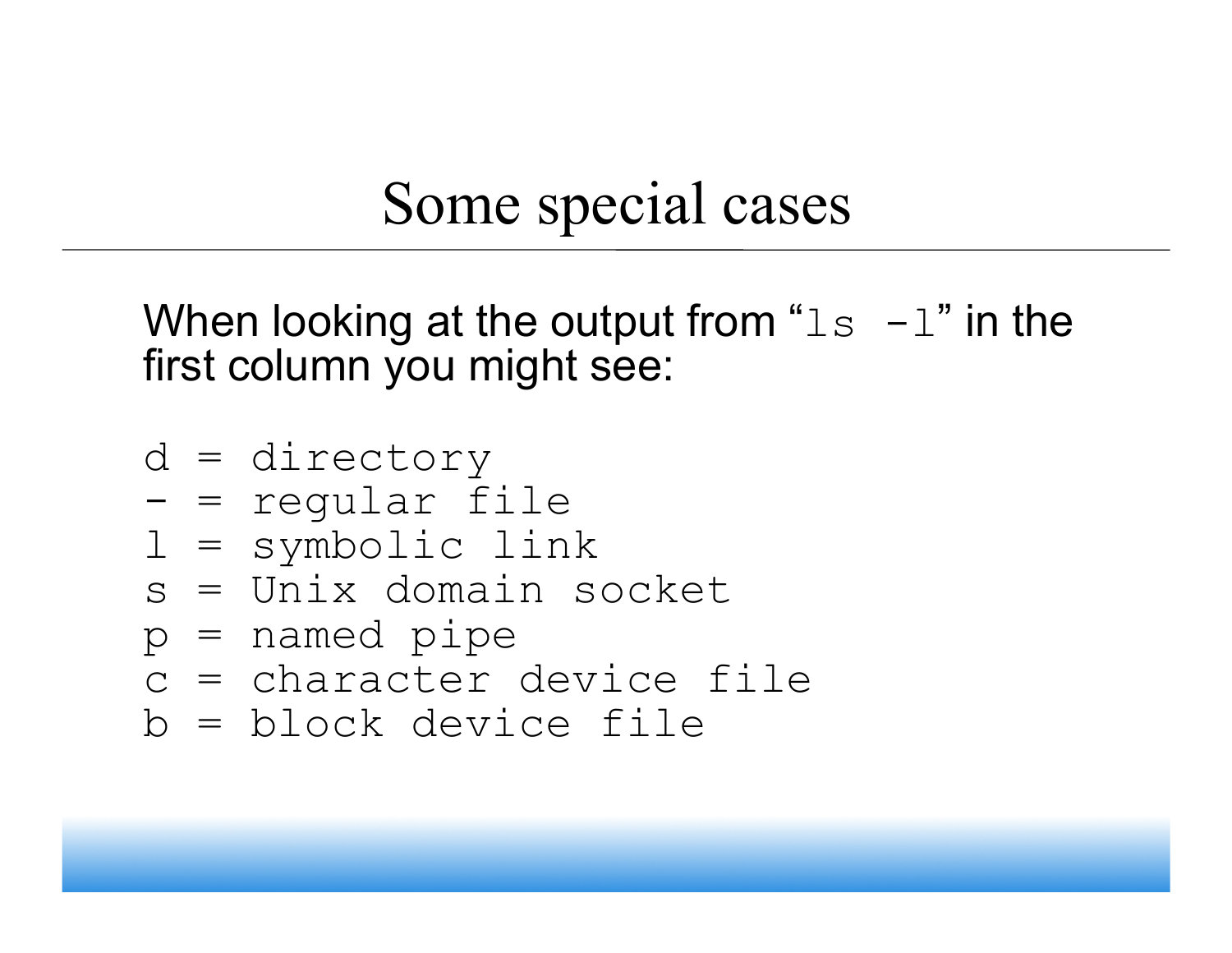#### Some special cases cont

In the Owner, Group and other columns you might see:

- 
- 
- $t =$  sticky bit [when at end]

 $s = \text{setuid}$  [when in Owner column]  $s = \text{setqid}$  [when in Group column]

#### Some References

**http://www.tuxfiles.org/linuxhelp/filepermissions.html http://www.cs.uregina.ca/Links/class-info/330/Linux/linux.html http://www.onlamp.com/pub/a/bsd/2000/09/06/FreeBSD\_Basics.html**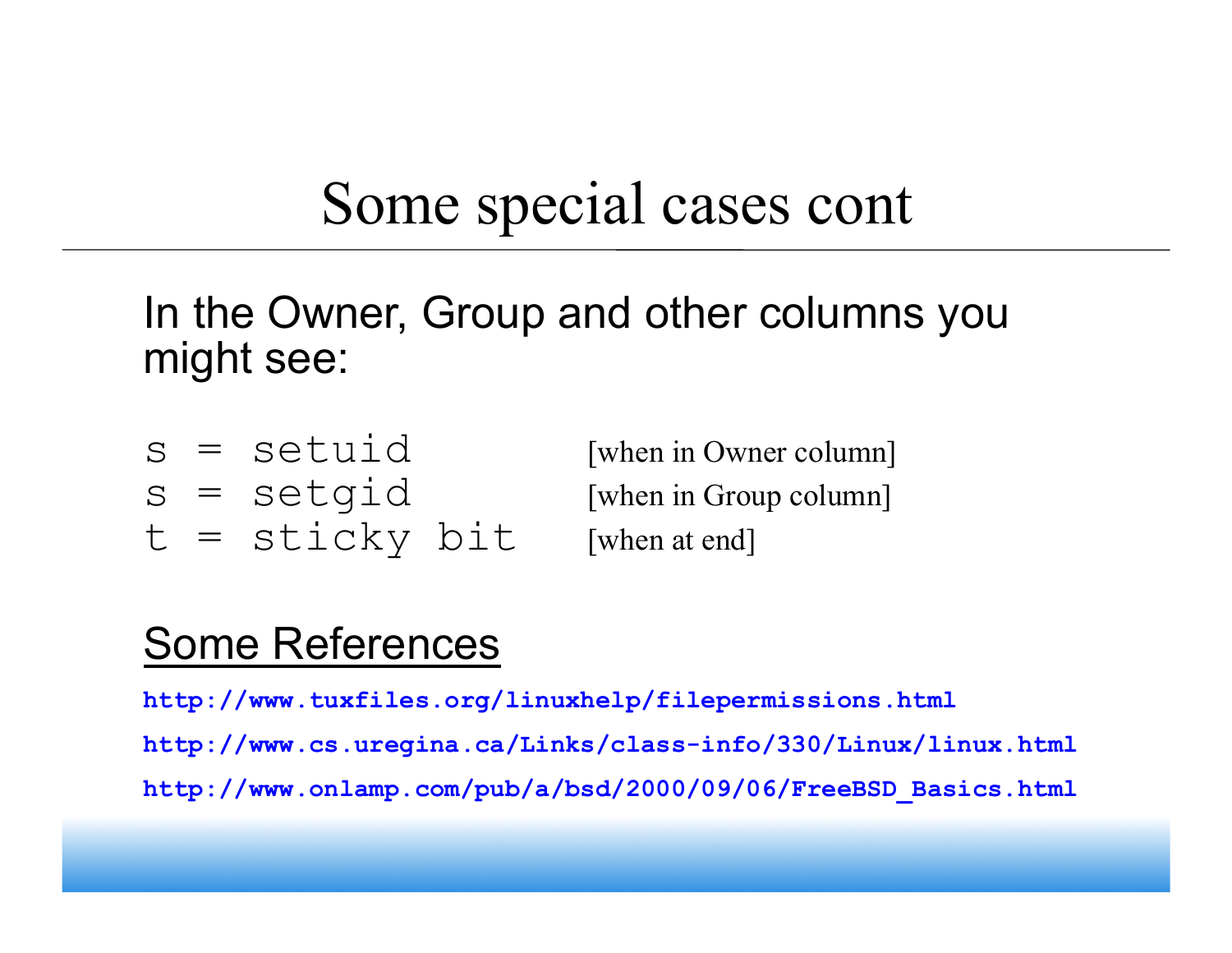## File permissions

There are two ways to set permissions when using the chmod command:

#### Symbolic mode:

*testfile* has permissions of  $-r-r-r-r-$ 

$$
\begin{array}{cccc}\n\mathbf{y} & \mathbf{y} & \mathbf{y} & \mathbf{y} \\
\mathbf{y} & \mathbf{y} & \mathbf{y} & \mathbf{y} \\
\mathbf{y} & \mathbf{y} & \mathbf{y} & \mathbf{y} & \mathbf{y} \\
\mathbf{y} & \mathbf{y} & \mathbf{y} & \mathbf{y} & \mathbf{y} \\
\mathbf{y} & \mathbf{y} & \mathbf{y} & \mathbf{y} & \mathbf{y} \\
\mathbf{y} & \mathbf{y} & \mathbf{y} & \mathbf{y} & \mathbf{y} \\
\mathbf{y} & \mathbf{y} & \mathbf{y} & \mathbf{y} & \mathbf{y} \\
\mathbf{y} & \mathbf{y} & \mathbf{y} & \mathbf{y} & \mathbf{y} \\
\mathbf{y} & \mathbf{y} & \mathbf{y} & \mathbf{y} & \mathbf{y} \\
\mathbf{y} & \mathbf{y} & \mathbf{y} & \mathbf{y} & \mathbf{y} \\
\mathbf{y} & \mathbf{y} & \mathbf{y} & \mathbf{y} & \mathbf{y} \\
\mathbf{y} & \mathbf{y} & \mathbf{y} & \mathbf{y} & \mathbf{y} \\
\mathbf{y} & \mathbf{y} & \mathbf{y} & \mathbf{y} & \mathbf{y} \\
\mathbf{y} & \mathbf{y} & \mathbf{y} & \mathbf{y} & \mathbf{y} \\
\mathbf{y} & \mathbf{y} & \mathbf{y} & \mathbf{y} & \mathbf{y} \\
\mathbf{y} & \mathbf{y} & \mathbf{y} & \mathbf{y} & \mathbf{y} \\
\mathbf{y} & \mathbf{y} & \mathbf{y} & \mathbf{y} & \mathbf{y} \\
\mathbf{y} & \mathbf{y} & \mathbf{y} & \mathbf{y} & \mathbf{y} \\
\mathbf{y} & \mathbf{y} & \mathbf{y} & \mathbf{y} & \mathbf{y} \\
\mathbf{y} & \mathbf{y} & \mathbf{y} & \mathbf{y} & \mathbf{y} \\
\mathbf{y} & \mathbf{y} & \mathbf{y} & \mathbf{y} & \mathbf{y} \\
\mathbf{y} & \mathbf{y} & \mathbf{y} & \mathbf{y} & \mathbf
$$

- \$ chmod u+wx testfile **==>** -rwxr-xr--
- \$ chmod ug-x testfile **==>** -rw--r--r--

U=user, G=group, O=other (world)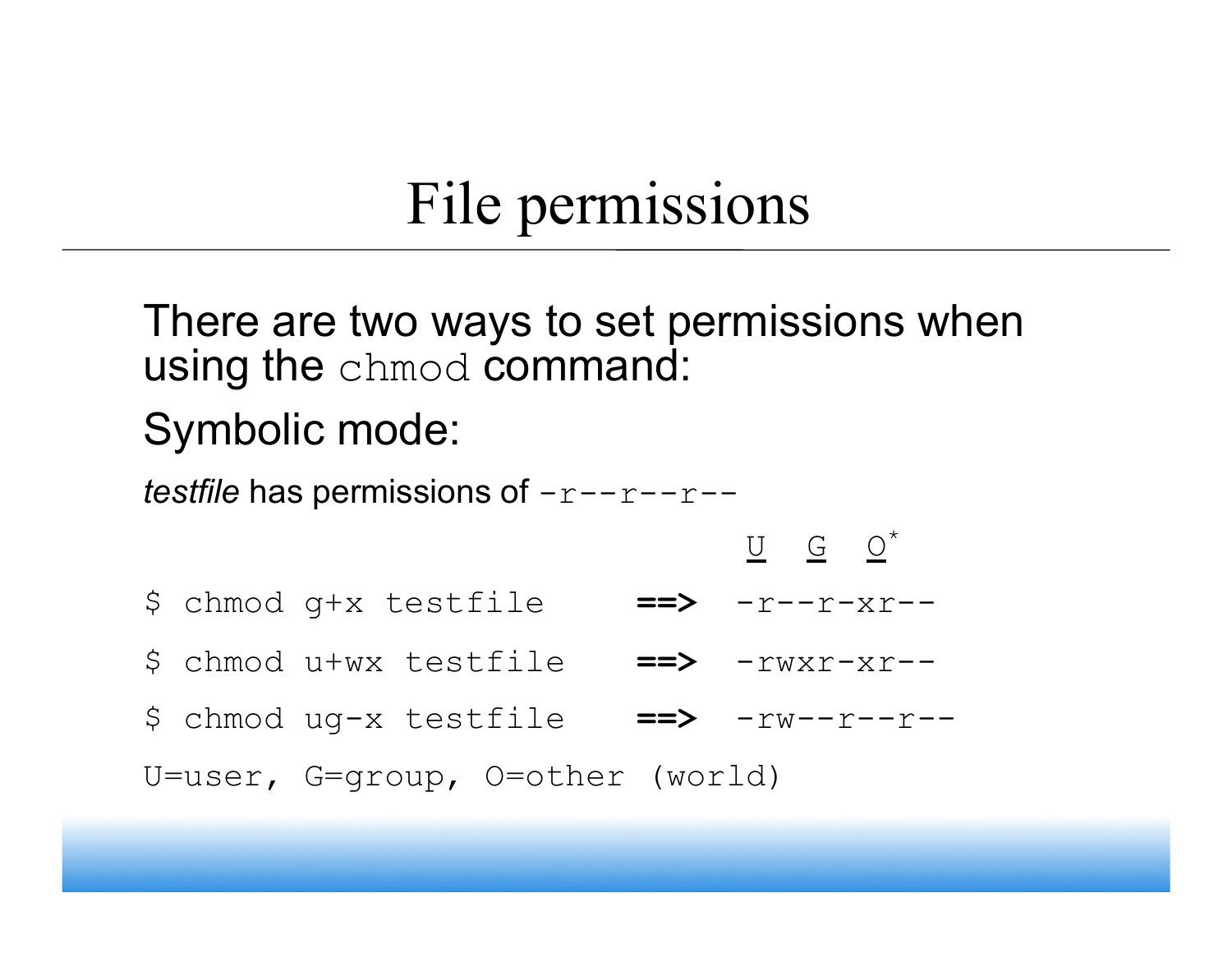## File permissions cont.

#### Absolute mode:

We use octal (base eight) values represented like this:

| Letter | Permission | Value |
|--------|------------|-------|
| К      | read       |       |
| M      | write      | 2     |
| X      | execute    |       |
|        | none       |       |

For each column, User, Group or Other you can set values from 0 to 7. Here is what each means:

| $0 = - - -$ | $]= -x$                       | $2 = -w -$ | $3=-w\mathbf{x}$ |
|-------------|-------------------------------|------------|------------------|
| $4 = r -$   | $5 = \mathbf{r} - \mathbf{x}$ | $6=$ rw-   | $7=$ rwx         |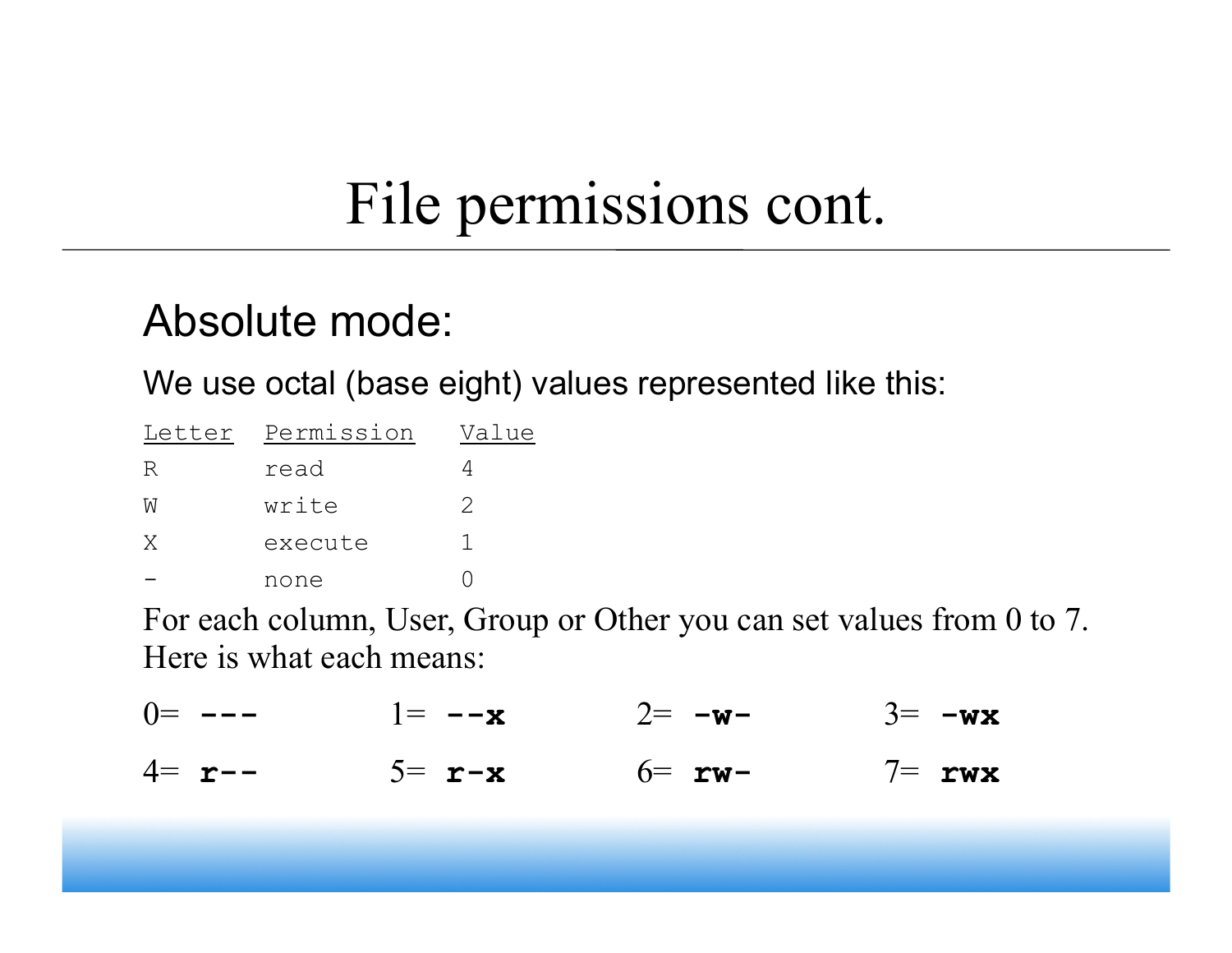## File permissions cont.

#### Numeric mode cont:

Example index.html file with typical permission values:

\$ chmod 755 index.html

\$ ls -l index.html

-rwxr-xr-x 1 root wheel 0 May 24 06:20 index.html

\$ chmod 644 index.html

\$ ls -l index.html

-rw-r--r-- 1 root wheel 0 May 24 06:20 index.html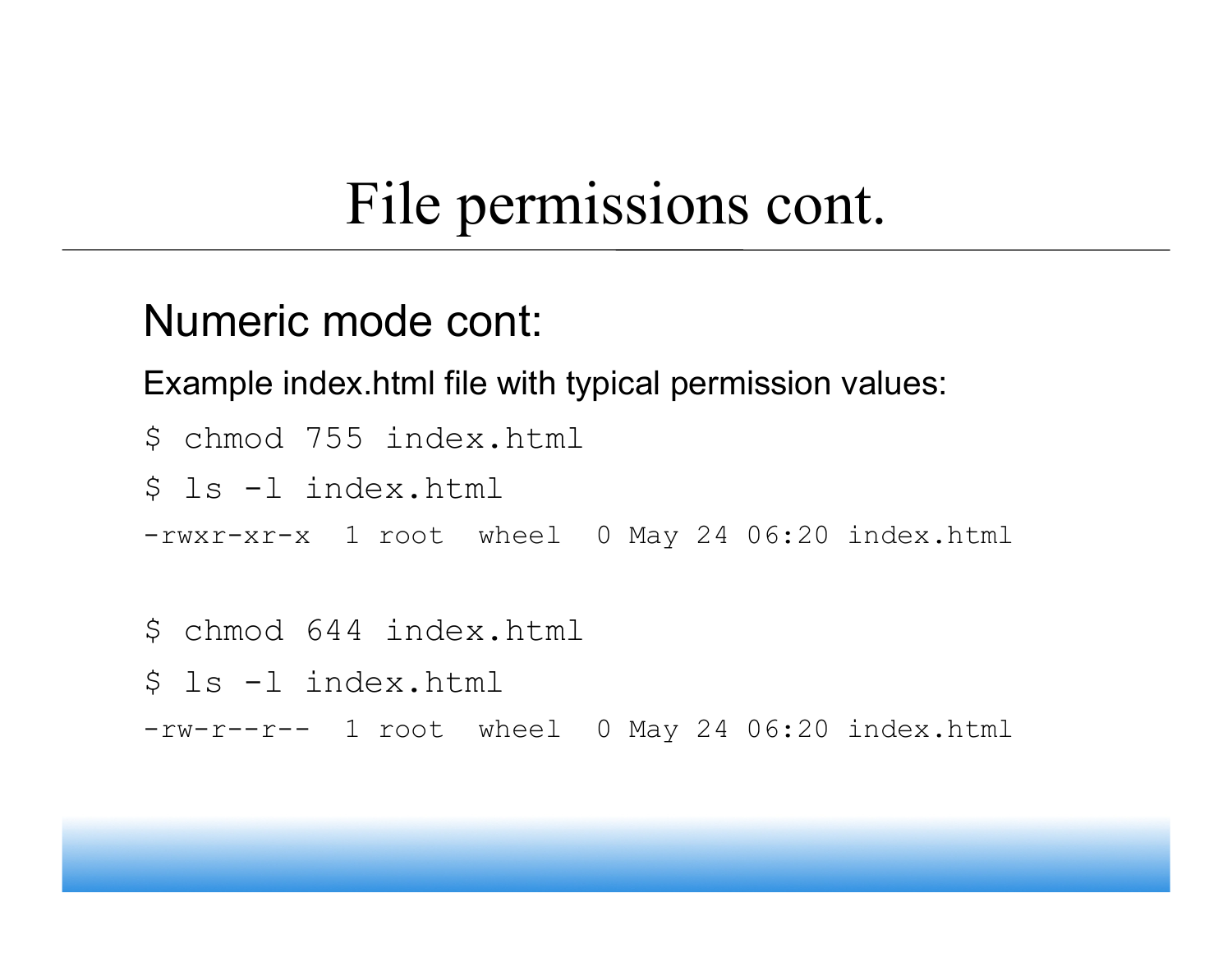## Inherited permissions

Two critical points:

- 1.The permissions of a directory affect whether someone can see its contents or add or remove files in it.
- 2.The permissions on a file determine what a user can do to the data in the file.

#### Example:

If you don't have write permission for a directory, then you can't delete a file in the directory. If you have write access to the file you can update the data in the file.